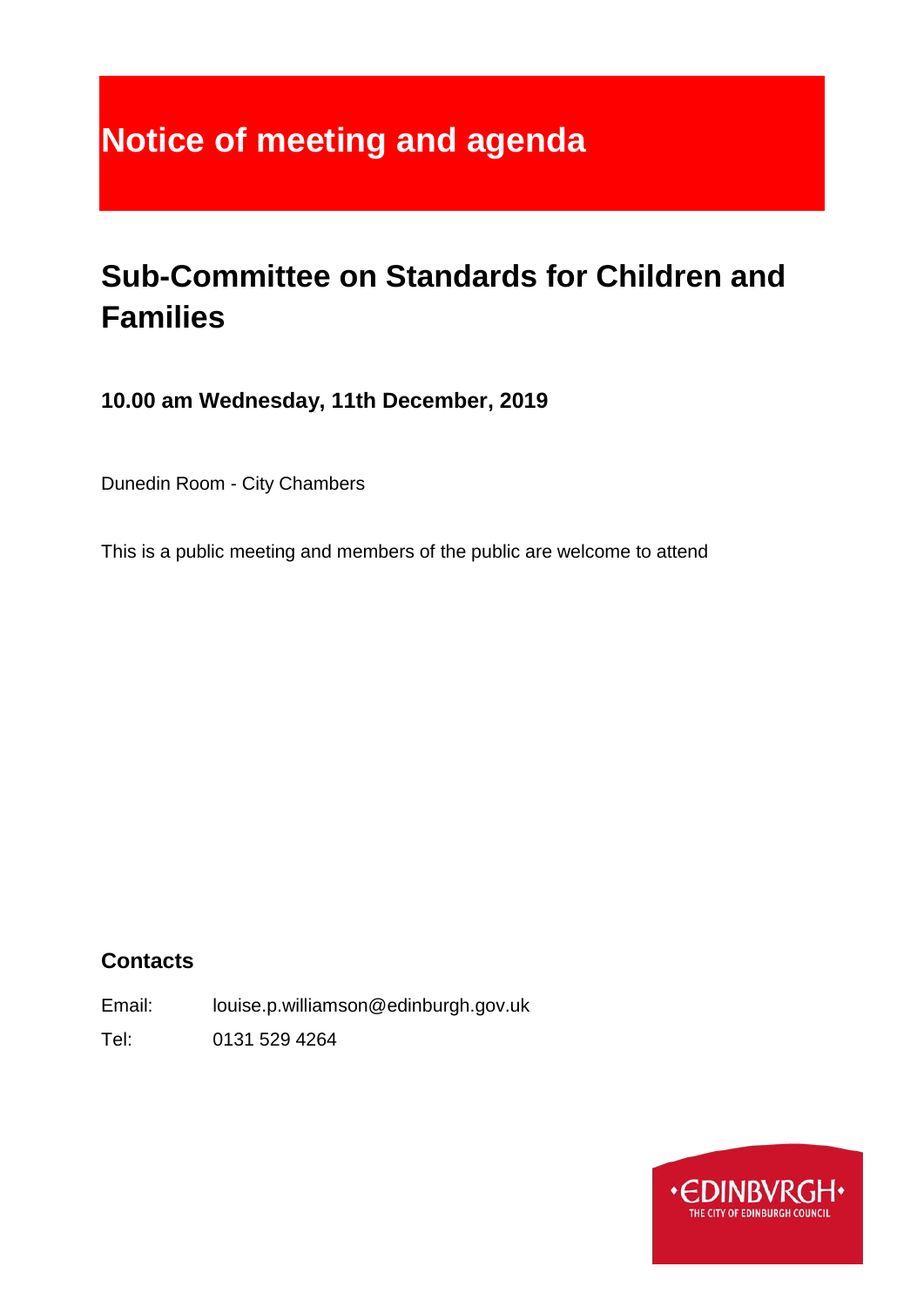#### **1. Order of Business**

**1.1** Including any notices of motion and any other items of business submitted as urgent for consideration at the meeting.

#### **2. Declaration of interests**

**2.1** Members should declare any financial and non-financial interests they have in the items of business for consideration, identifying the relevant agenda item and the nature of their interest.

#### **3. Minutes**

**3.1** Minute of Sub-Committee on Standards for Children and Families of 25 September 2019 - submitted for approval as a correct record 7 - 10

#### **4. Protocols**

**4.1** Protocols for the Conduct of the Sub-Committee on Standards for Children and Families 11 - 14

#### **5. Inspection Reports**

| 5.1 | Primary School Inspection at Balgreen Primary School - report by<br>the Executive Director for Communities and Families                           | $15 - 30$ |
|-----|---------------------------------------------------------------------------------------------------------------------------------------------------|-----------|
|     | (Councillors Corbett, Dixon, Douglas, Fullerton, Gloyer, Graczyk,<br>Johnston, Key, Frank Ross and Wilson invited for<br>Ward/catchment interest) |           |
| 5.2 | Primary School Inspection at Colinton Primary School and<br>Nursery Class – report by the Executive Director for Communities<br>and Families      | $31 - 54$ |
|     | (Councillors Arthur and Doggart invited for Ward/catchment<br>interest)                                                                           |           |

**5.3** Primary School Inspection at Gracemount Primary School – 55 - 80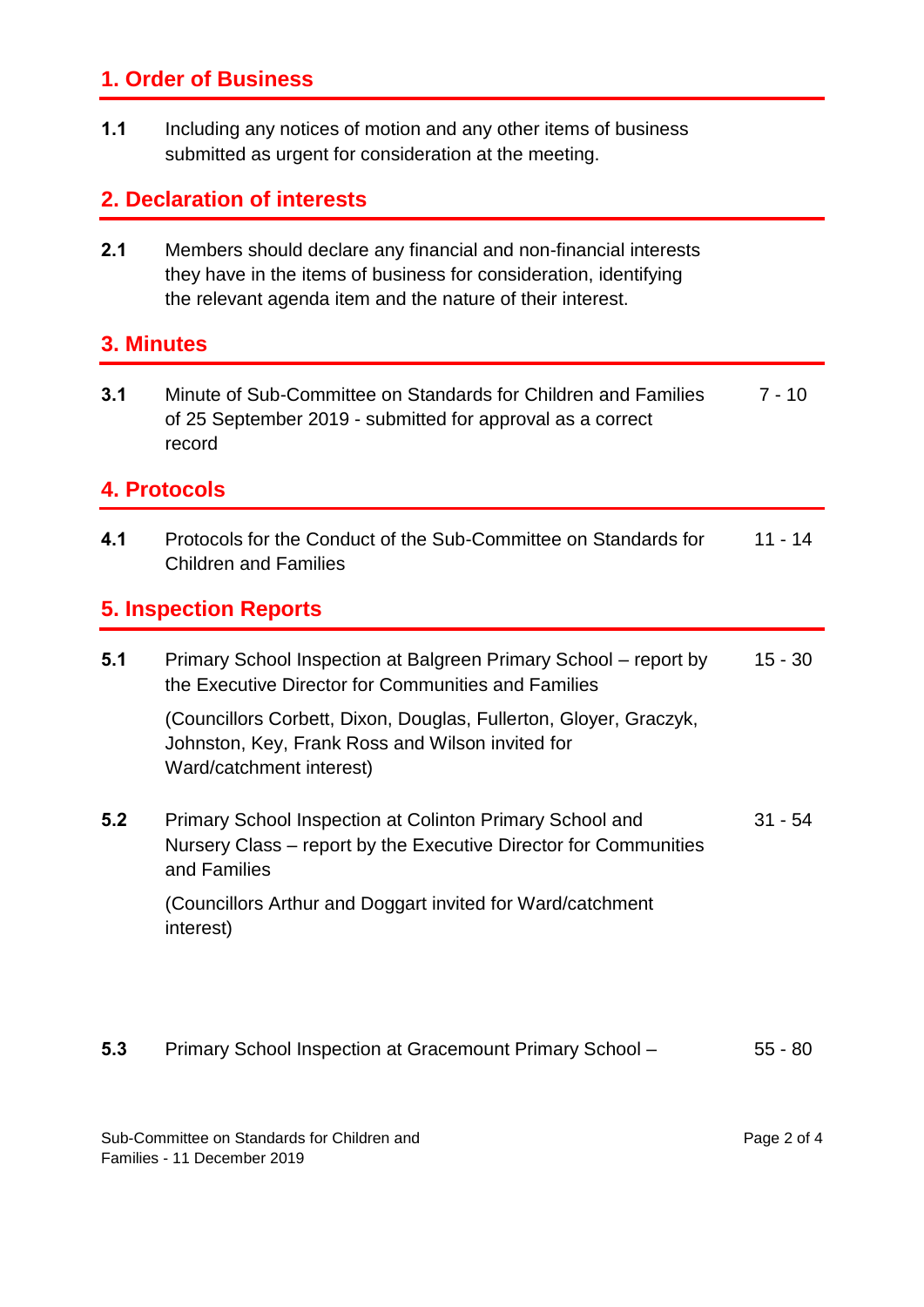report by the Executive Director for Communities and Families (Councillors Cameron, Howie, Macinnes and Smith invited for Ward/catchment interest) **5.4** Primary School Inspection at Prestonfield Primary School – report by the Executive Director for Communities and Families (Councillors Burgess, Cameron, Kate Campbell, Mary Campbell, Child, Howie, Macinnes, Rose and Smith invited for Ward/catchment interest) 81 - 118 **6. Inspection Follow Through Reports 6.1** Blackhall Primary School - Inspection Follow Through – Report by 119 - 146

**6.2** HMI Continuing Engagement Visit at Bonaly Primary School Nursery Class – Report by the Executive Director for Communities and Families 147 - 174

#### **Laurence Rockey**

Head of Strategy and Communications

#### **Committee Members**

Councillor Ian Perry (Convener), Councillor Eleanor Bird, Councillor Mary Campbell, Councillor Alison Dickie, Councillor Joan Griffiths, Councillor Callum Laidlaw, Councillor Jason Rust and Councillor Louise Young; Rabbi David Rose.

#### **School and Learning Community Representatives Invited**

the Executive Director for Communities and Families

10.00am – Balgreen Primary School Richard Napier, Head Teacher Parent Representative 10.20am – Colinton Primary School and Nursery Sonja Brown, Head Teacher Parent Representative

10.40am – Gracemount Primary School Greg Dimeck, Head Teacher Parent Representative

Sub-Committee on Standards for Children and Families - 11 December 2019